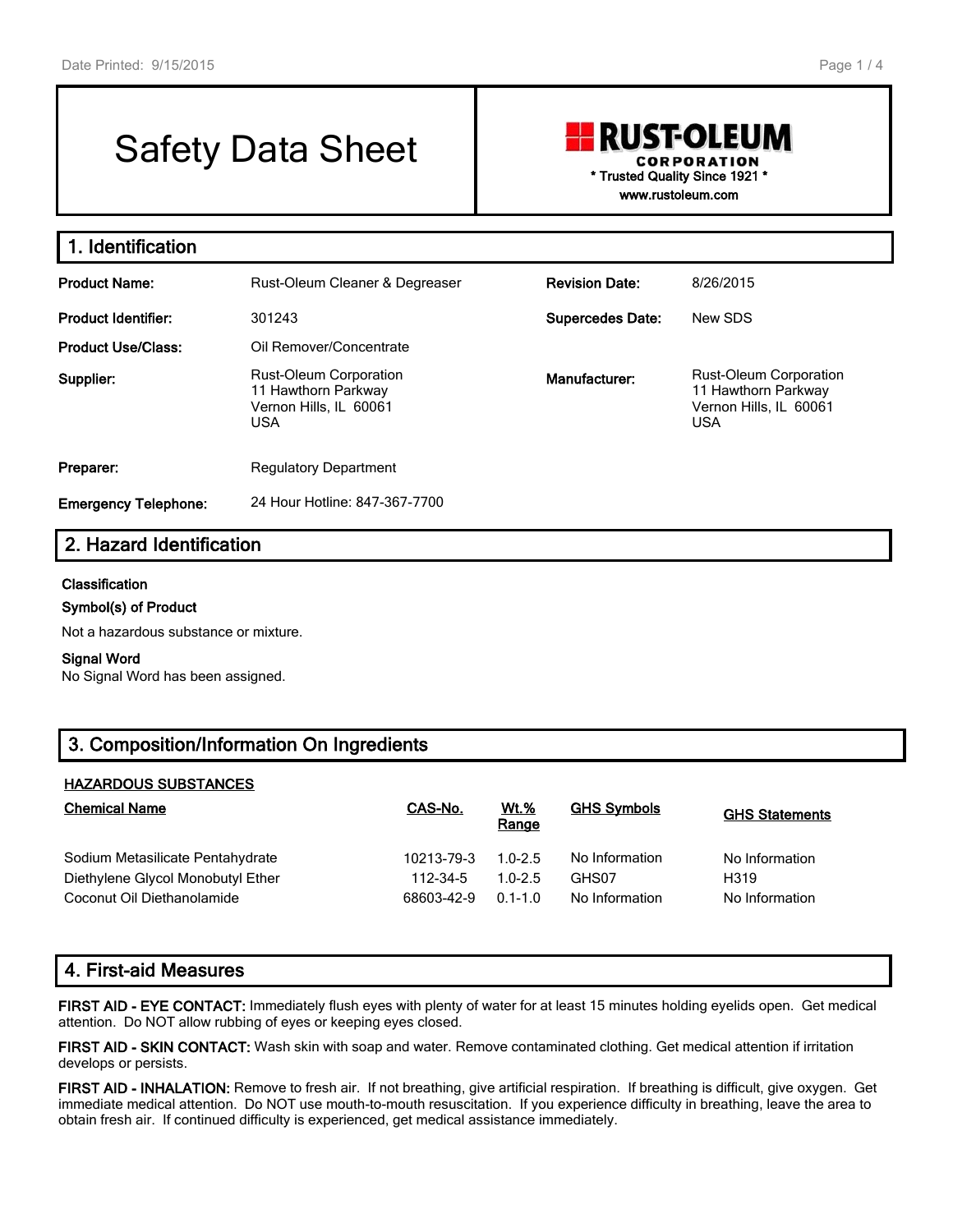**FIRST AID - INGESTION:** If swallowed, rinse mouth with water. If feeling unwell, get medical attention. Swallowing less than an ounce will not cause significant harm. For larger amounts, do not induce vomiting, but give one or two glasses of water to drink and get medical attention.

## **5. Fire-fighting Measures**

**EXTINGUISHING MEDIA:** Alcohol Film Forming Foam, Carbon Dioxide, Dry Chemical, Dry Sand, Water Fog

**UNUSUAL FIRE AND EXPLOSION HAZARDS:** Keep containers tightly closed. FLASH POINT IS TESTED TO BE GREATER THAN 200 DEGREES F. No unusual fire or explosion hazards noted.

**SPECIAL FIREFIGHTING PROCEDURES:** Water may be used to cool closed containers to prevent buildup of steam. If water is used, fog nozzles are preferred.

## **6. Accidental Release Measures**

**STEPS TO BE TAKEN IF MATERIAL IS RELEASED OR SPILLED:** If spilled, contain spilled material and remove with inert absorbent. Dispose of contaminated absorbent, container, and unused contents in accordance with local, state, and federal regulations. Do not incinerate closed containers

# **7. Handling and Storage**

**HANDLING:** Wash thoroughly after handling. Wash hands before eating. Remove contaminated clothing and launder before reuse. Use only with adequate ventilation. Follow all MSDS/label precautions even after container is emptied because it may retain product residues. Avoid breathing fumes, vapors, or mist. Avoid contact with eyes, skin and clothing.

**STORAGE:** Store in a dry, well ventilated place. Keep container tightly closed when not in use.

## **8. Exposure Controls/Personal Protection**

| <b>Chemical Name</b>                    | CAS-No.    | Weight %<br>Less Than | <b>ACGIH TLV-</b><br>TWA | <b>ACGIH TLV-</b><br><b>STEL</b> | <b>OSHA PEL-TWA</b> | <b>OSHA PEL-</b><br><b>CEILING</b> |
|-----------------------------------------|------------|-----------------------|--------------------------|----------------------------------|---------------------|------------------------------------|
| Sodium Metasilicate<br>Pentahydrate     | 10213-79-3 | 5.0                   | N.E.                     | N.E.                             | N.E.                | N.E.                               |
| Diethylene Glycol Monobutyl<br>Ether    | 112-34-5   | 5.0                   | $10$ ppm                 | N.E.                             | N.E.                | N.E.                               |
| <sup>1</sup> Coconut Oil Diethanolamide | 68603-42-9 | 1.0                   | N.E.                     | N.E.                             | N.E.                | N.E.                               |

## **PERSONAL PROTECTION**

**ENGINEERING CONTROLS:** Use process enclosures, local exhaust ventilation, or other engineering controls to control airborne levels below recommended exposure limits. Prevent build-up of vapors by opening all doors and windows to achieve crossventilation.

**RESPIRATORY PROTECTION:** A respiratory protection program that meets OSHA 1910.134 and ANSI Z88.2 requirements must be followed whenever workplace conditions warrant a respirator's use.

**SKIN PROTECTION:** Use gloves to prevent prolonged skin contact. Nitrile or Neoprene gloves may afford adequate skin protection.

**EYE PROTECTION:** Use safety eyewear designed to protect against splash of liquids.

**OTHER PROTECTIVE EQUIPMENT:** Refer to safety supervisor or industrial hygienist for further guidance regarding types of personal protective equipment and their applications.

**HYGIENIC PRACTICES:** Wash thoroughly with soap and water before eating, drinking or smoking. Remove contaminated clothing immediately and launder before reuse.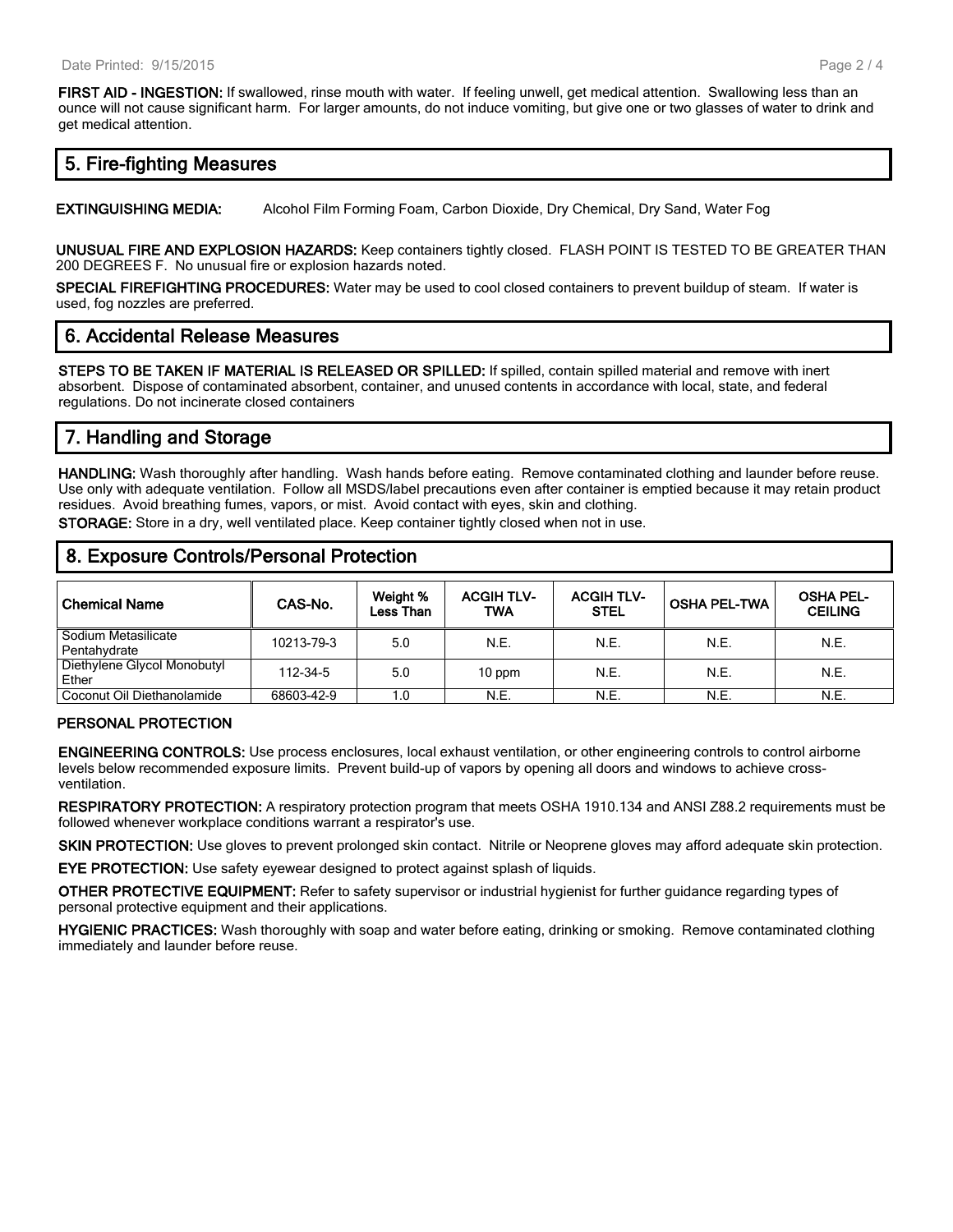# **9. Physical and Chemical Properties**

| Appearance:                 | Liguid                      | <b>Physical State:</b>            | Liguid         |  |
|-----------------------------|-----------------------------|-----------------------------------|----------------|--|
| Odor:                       | Solvent Like                | <b>Odor Threshold:</b>            | N.E.           |  |
| <b>Relative Density:</b>    | 1.012                       | pH:                               | N.D.           |  |
| Freeze Point, °C:           | N.D.                        | <b>Viscosity:</b>                 | No Information |  |
| <b>Solubility in Water:</b> | Miscible                    | Partition Coefficient, n-octanol/ |                |  |
| Decompostion Temp., °C:     | N.D.                        | water:                            | N.D.           |  |
| Boiling Range, °C:          | 100 - 1.200                 | Explosive Limits, vol%:           | $0.7 - 24.6$   |  |
| <b>Flammability:</b>        | Does not Support Combustion | Flash Point, °C:                  | 94             |  |
| <b>Evaporation Rate:</b>    | Slower than Ether           | Auto-ignition Temp., °C:          | N.D.           |  |
| <b>Vapor Density:</b>       | Heavier than Air            | Vapor Pressure:                   | N.D.           |  |

(See "Other information" Section for abbreviation legend)

# **10. Stability and Reactivity**

**CONDITIONS TO AVOID:** Avoid contact with strong acid and strong bases.

**INCOMPATIBILITY:** Incompatible with strong oxidizing agents, strong acids and strong alkalies.

**HAZARDOUS DECOMPOSITION:** When heated to decomposition, it emits acrid smoke and irritating fumes.

**HAZARDOUS POLYMERIZATION:** Will not occur under normal conditions.

**STABILITY:** This product is stable under normal storage conditions.

# **11. Toxicological information**

**EFFECTS OF OVEREXPOSURE - EYE CONTACT:** Irritating, and may injure eye tissue if not removed promptly.

**EFFECTS OF OVEREXPOSURE - SKIN CONTACT:** Low hazard for usual industrial handling or commercial handling by trained personnel.

**EFFECTS OF OVEREXPOSURE - INHALATION:** High gas, vapor, mist or dust concentrations may be harmful if inhaled. Avoid breathing fumes, spray, vapors, or mist.

**EFFECTS OF OVEREXPOSURE - INGESTION:** Substance may be harmful if swallowed.

**EFFECTS OF OVEREXPOSURE - CHRONIC HAZARDS:** No Information

**PRIMARY ROUTE(S) OF ENTRY:** Eye Contact, Ingestion, Inhalation, Skin Absorption, Skin Contact

## **ACUTE TOXICITY VALUES**

|          | The acute effects of this product have not been tested. Data on individual components are tabulated below: |                |                   |            |
|----------|------------------------------------------------------------------------------------------------------------|----------------|-------------------|------------|
| CAS-No.  | <b>Chemical Name</b>                                                                                       | Oral LD50      | Dermal LD50       | Vapor LC50 |
| 112-34-5 | Diethylene Glycol Monobutyl Ether                                                                          | 3384 mg/kg Rat | 2700 mg/kg Rabbit | - N.I.     |

N.I. - No Information

# **12. Ecological Information**

**ECOLOGICAL INFORMATION:** Product is a mixture of listed components.

## **13. Disposal Information**

**DISPOSAL INFORMATION:** Dispose of material in accordance to local, state, and federal regulations and ordinances. Do not allow to enter waterways, wastewater, soil, storm drains or sewer systems.